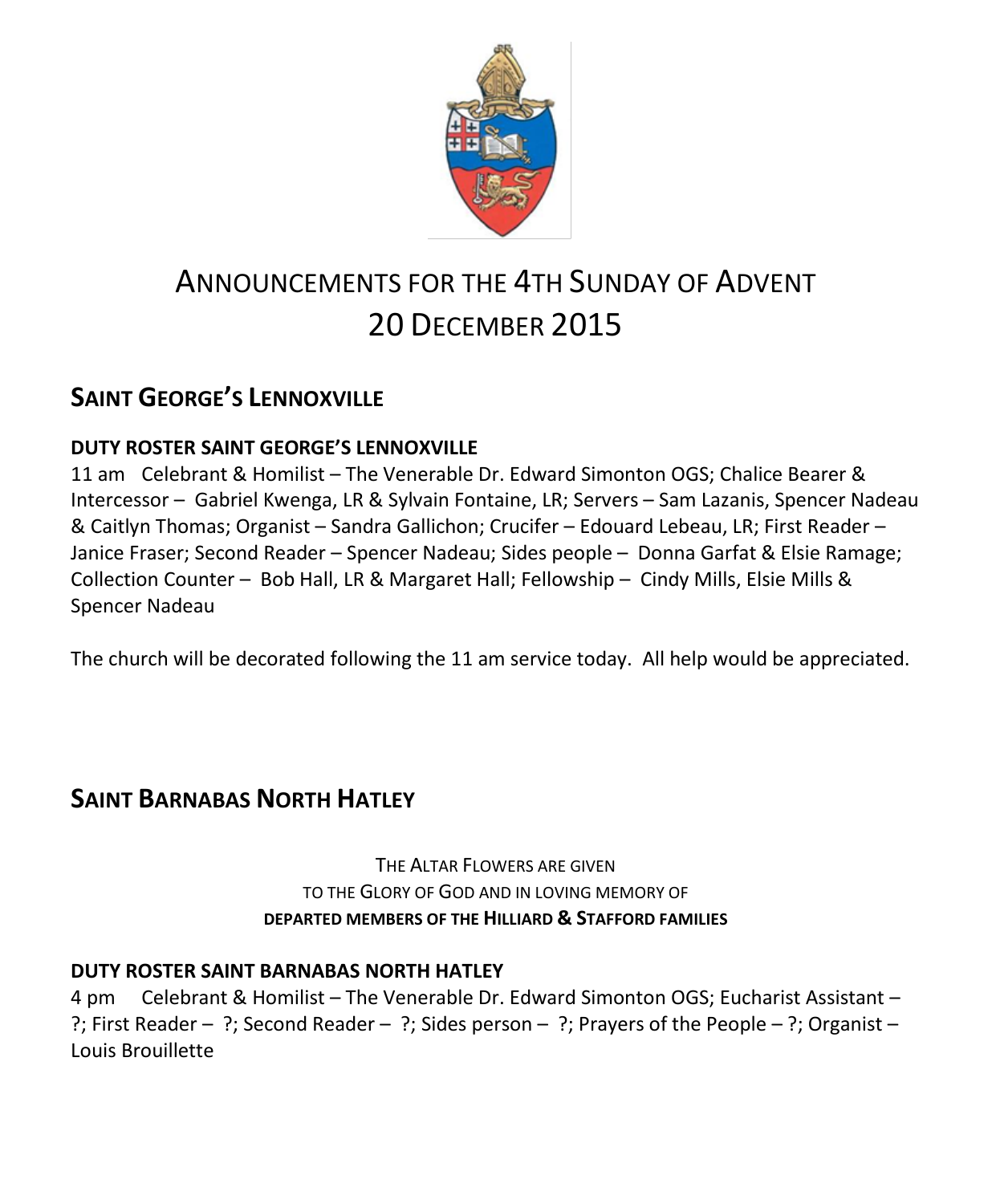# ON THIS WEEK

### **TODAY - LESSONS & CAROLS – NORTH HATLEY**

St. Barnabas, North Hatley will be holding a Lessons & Carols Service on Sunday, December 20 at 4 pm.

### **SUNDAY SCHOOL CANCELLED – LENNOXVILLE**

There will not be Sunday School on the following dates: December 27<sup>th</sup> and Jan 3<sup>rd</sup>

#### **CHRISTMAS EVE SERVICES**

| Dec. 24 at 4 pm    |
|--------------------|
| Dec. 24 at 6 pm    |
| Dec. 24 at 7 pm    |
| Dec. 24 at 7 pm    |
| Dec. 24 at 7:30 pm |
| Dec. 24 at 8 pm    |
| Dec. 24 at 10 pm   |
|                    |

#### **CHRISTMAS DAY SERVICE**

| St. George's, Lennoxville | Dec. 25 at 11 am |
|---------------------------|------------------|
|                           |                  |

#### **DEANERY SERVICE DECEMBER 27**

St. George's Lennoxville will host the Deanery Service on December 27 at 10:30 am. Rev'd Canon Fred Richardson will celebrate the Eucharist. All other church services are cancelled.

### SERVICES THIS WEEK

| <b>TODAY</b>   | 9:15 AM            | <b>BCP MATTINS</b>           | <b>MAGOG</b>        |
|----------------|--------------------|------------------------------|---------------------|
|                | <b>11 AM</b>       | <b>HOLY EUCHARIST</b>        | LENNOXVILLE         |
|                | 4 PM               | LESSONS & CAROLS             | <b>NORTH HATLEY</b> |
| <b>DEC. 24</b> | 4 PM               | <b>HOLY EUCHARIST</b>        | <b>COATICOOK</b>    |
|                | 6 <sub>PM</sub>    | <b>HOLY EUCHARIST</b>        | <b>HATLEY</b>       |
|                | 7 PM               | <b>HC RESERVED SACRAMENT</b> | <b>MILBY</b>        |
|                | 7 PM               | <b>HOLY EUCHARIST</b>        | <b>MAGOG</b>        |
|                | $7:30 \text{ }$ PM | <b>HOLY EUCHARIST</b>        | <b>AYER'S CLIFF</b> |
|                | 8 <sub>PM</sub>    | <b>HOLY EUCHARIST</b>        | <b>NORTH HATLEY</b> |
|                | <b>10 PM</b>       | <b>HOLY EUCHARIST</b>        | Lennoxville         |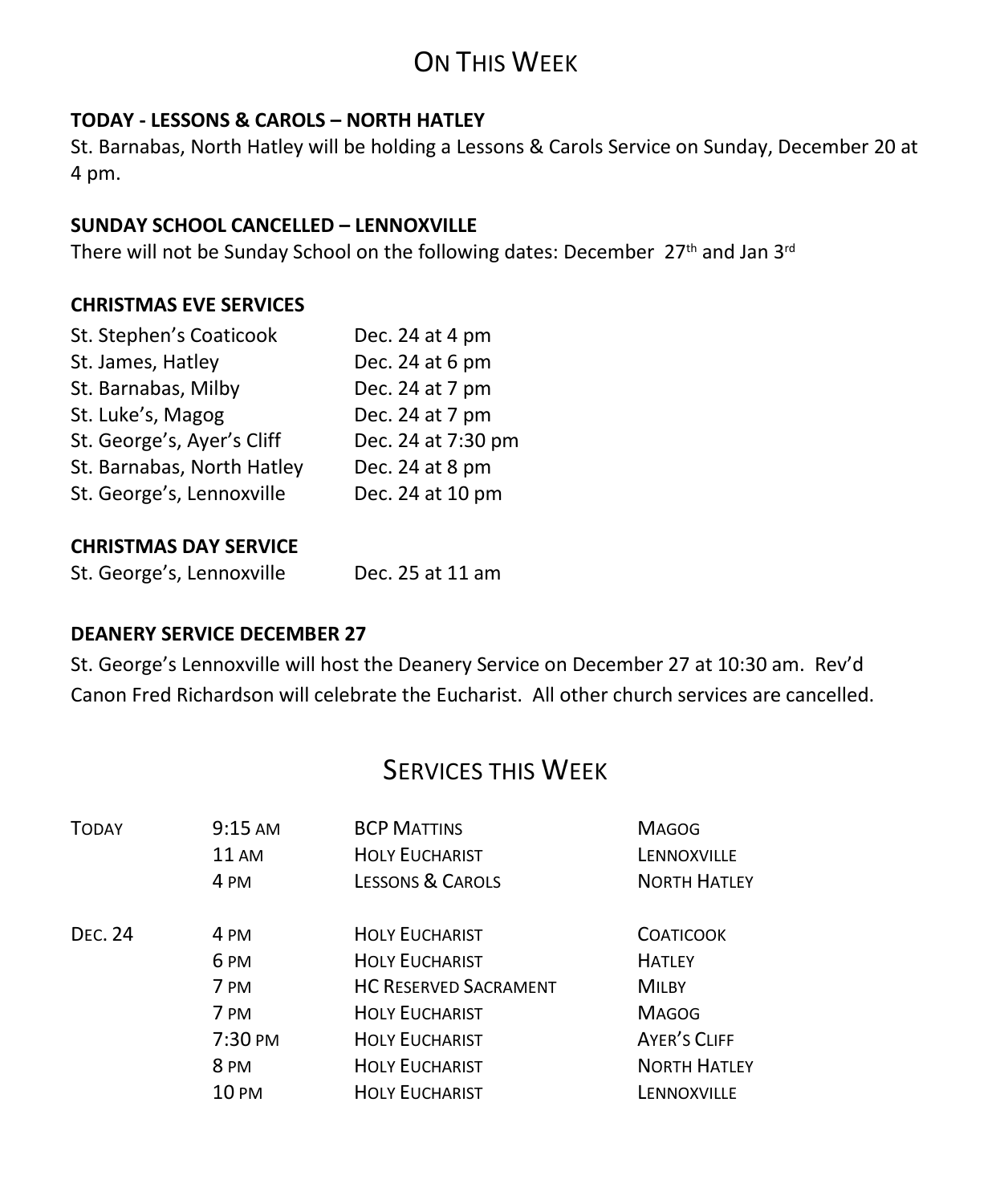| <b>DEC. 25</b> | 11 AM | <b>HOLY EUCHARIST</b> | LENNOXVILLE |
|----------------|-------|-----------------------|-------------|
|                |       |                       |             |

NEXT SUNDAY 10:30 AM HOLY FUCHARIST LENNOXVILLE - DEANERY ALL OTHER SERVICES CANCELLED

### DEANERY MEETINGS AT ST GEORGE'S LENNOXVILLE

#### **DEANERY WORSHIP MINISTRY TEAM**

Meets Tuesday, January 12 at 10:00 – 11:00 am in the Upper Room

### **LECTIO DIVINA**

Every Tuesday from 9 – 9:55 am in the Upper Room, St. George's Lennoxville.

### UPCOMING EVENTS

### **WEEK OF CHRISTIAN UNITY JANUARY 17 – 24, 2016**

#### **Ecumenical Bible Study / Partage biblique oecuménique**

Saturday, January 16 at 4 pm at Plymouth Trinity Church (380, rue Dufferin, Sherbrooke)

### **Musical Festival / Chorale oecuménique et festive**

Sunday, January 17 at 2:30 pm at Paroisse Notre-Dame de Protection (2050, rue Galt Est, Sherbrooke)

### **Christian Unity Service / Célébration de prière pour l'unité chrétienne**

Sunday, January 24 at 2 pm at St. George's Anglican Church (84, rue Queen, Lennoxville)

### **VOEUX DU NOVEL AN ET RENCONTRE INTERCULTURELLE**

dimanche 3 janvier 2016 de 14h à 16 h au sous-sol de la Basilique-Cathédrale St-Michel, Sherbrooke

Suivra à 17h une célébration eucharistique multiculturelle présidée par Monseigneur Luc Cyr dans la Cathédrale de Sherbrooke